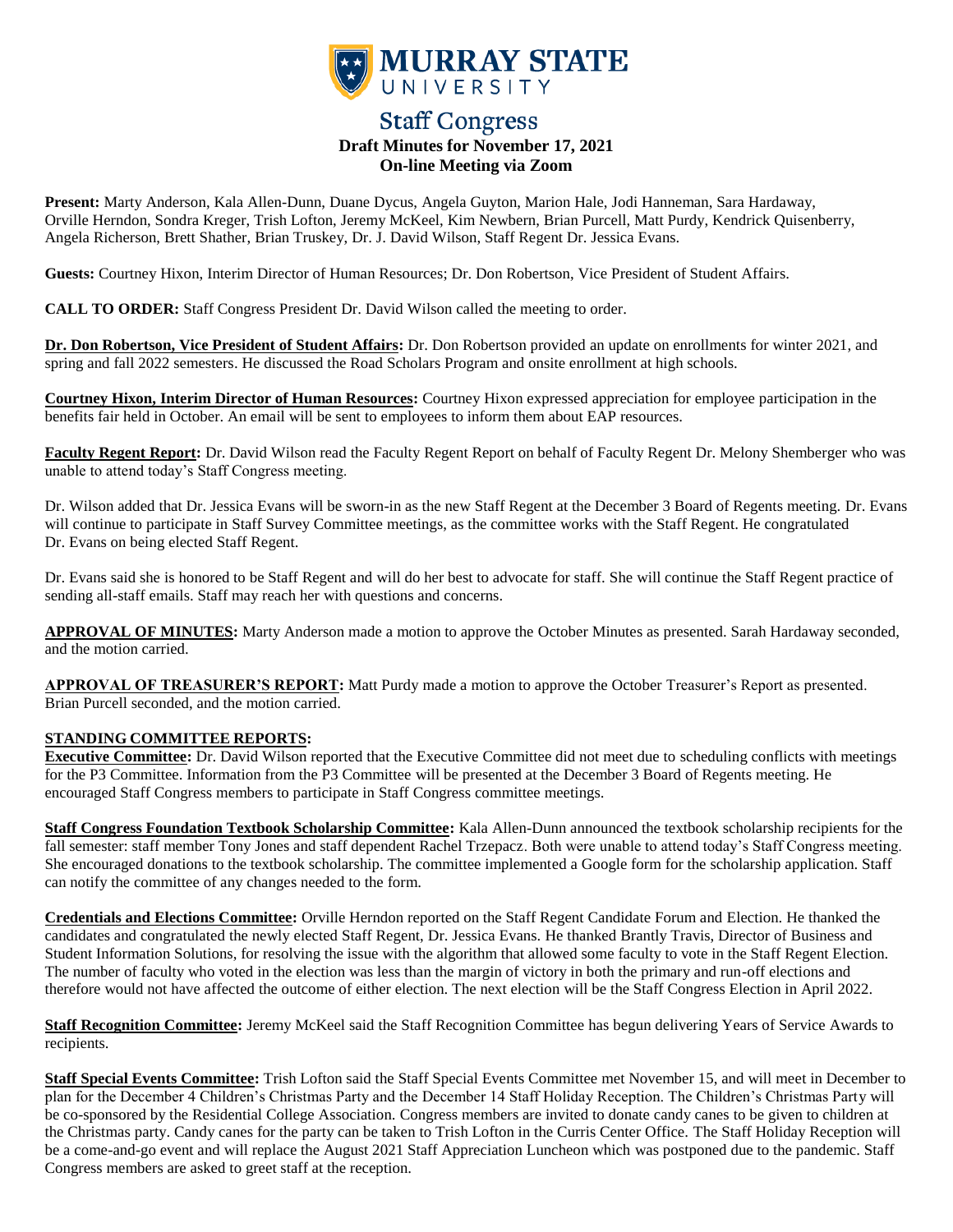### **Communications Committee:** No report.

**Working Conditions Committee:** Brian Truskey said that the Working Conditions Committee will meet to discuss the items referred to the committee from the Staff Survey.

**Staff Survey Committee:** Dr. Jessica Evans said the Staff Survey Committee has met several times over the last few months. She summarized comments and recommendations from the survey. The Staff Survey Committee recommends that the recommendations be assigned to the appropriate Staff Congress committees. She thanked the Survey Committee members for their work.

Dr. David Wilson added that the survey received several comments about supervisors not communicating with staff. He said that Wayne Corporation has guiding information supervisors can use to assist with communicating with staff. Courtney Hixon added that Human Resources has been discussing supervisory training and plans to discuss the topic further.

Dr. Wilson said some staff noted on the survey that they don't know who their Staff Congress representatives are. The Executive Officers and Communications Committee are discussing ways to communicate with staff and inform them of their representatives.

Dr. Wilson encouraged staff to contact Staff Congress committees with comments or suggestions to help address staff concerns and comments from the survey. He thanked the Survey Committee members for their work.

Dr. Evans said a copy of the Survey Results will be posted on the Staff Congress web page. She said the results are usually presented at a Board of Regents meeting. The results will be presented at the December 2021 or March 2022 Board of Regents meeting.

#### **Personnel Polices Committee:** No report.

#### **UNIVERSITY-WIDE COMMITTEES:**

**Faculty and Staff Insurance and Benefits Committee:** Orville Herndon reported on the November 15 meeting. As Staff Regent, Dr. Jessica Evans will be an ex-officio member of the committee and will be a proxy when a committee member is absent. When the committee resumes its meetings during the spring 2022 semester, the group will discuss the bereavement policy, which was last updated in the 1990s, and tuition waivers for part-time employees and retirees.

#### **Intercollegiate Athletic Council:** No report.

**Naming Campus Facilities Committee:** No report.

**Judicial Board:** No report.

**Sick Leave Appeals Committee:** No report.

**International Studies Advisory Committee:** No report.

**Budget Advisory Committee:** No report.

**Shared Governance Committee:** No report.

**Parking Advisory Committee:** Duane Dycus reported on proposed changes to the Curris Center parking lot that were discussed at the Parking Advisory Committee's November meeting. The Office of Finance and Administrative Services and the Parking Services Office will determine whether or not to approve the proposed changes.

#### **AD HOC COMMITTEES:**

**Bylaws Revision Committee:** Orville Herndon said the committee will discuss changes to Staff Congress representation categories based on employment categories.

**Staff Handbook Committee**: Matt Purdy reported that the proposed updates to the Staff Handbook have been presented to Jackie Dudley, Vice President of Finance and Administrative Services.

**Diversity Committee:** Brett Shather said Dr. Evans' position on the Diversity Committee has become vacant now that she will be serving as Staff Regent. Congress members interested in being appointed to the Diversity Committee may contact Mr. Shather.

**Business List Revision Committee:** Dr. Wilson said Congress members interested in serving on the Business List Revision Committee may contact him or Marion Hale.